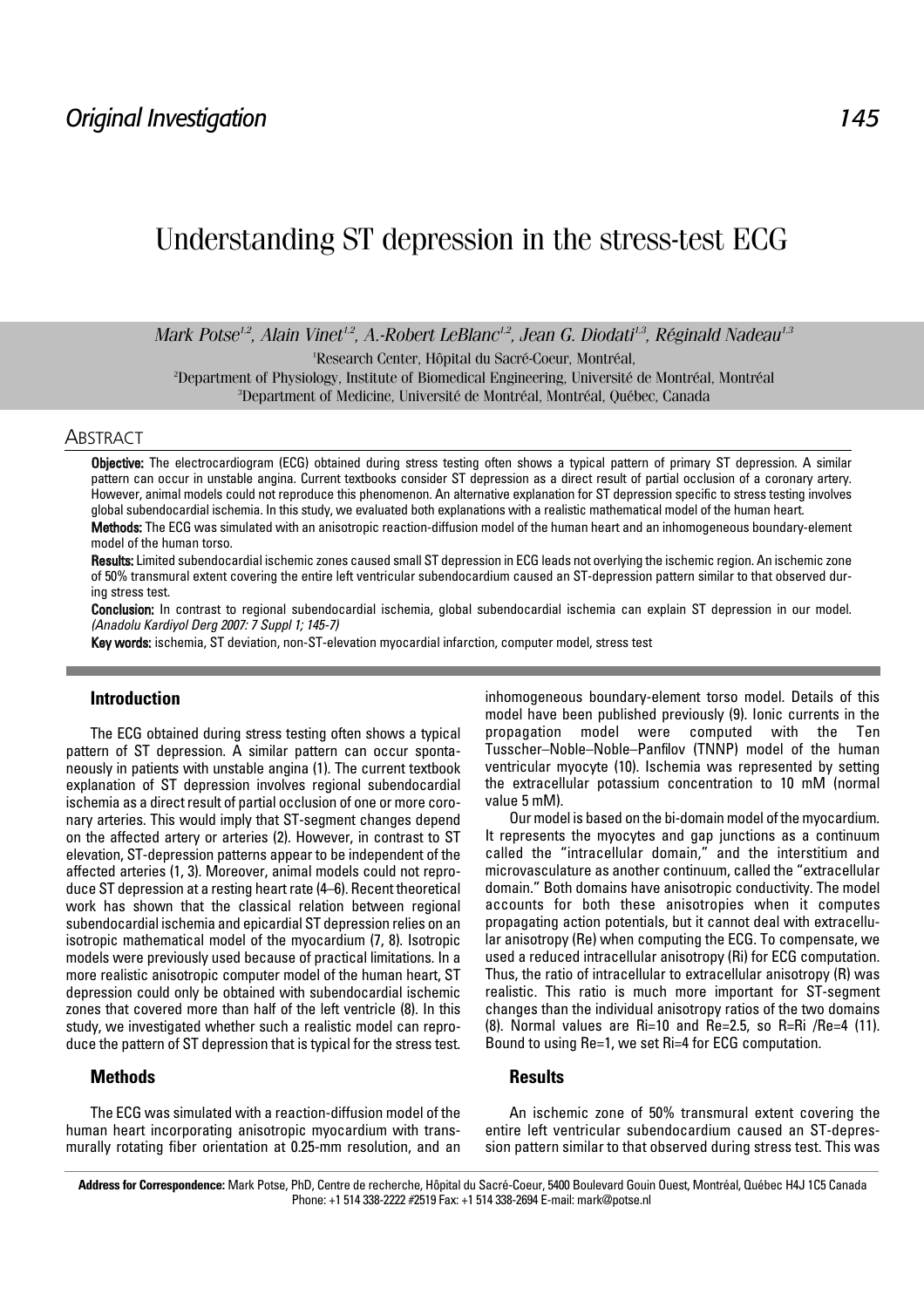verified for intracellular to extracellular anisotropy ratios R=1 and R=4 (Fig. 1). This increase in anisotropy ratio slightly increased T-wave amplitude in the precordial leads, but did not significantly affect the ST segment. Compared to a simulated normal ECG, the QRS complex was only slightly affected: R peak amplitudes were reduced by 20% in leads II, III and AVF.

In contrast to a global subendocardial ischemia, regional subendocardial ischemia induced ST-segment changes that depended strongly on the anisotropy ratio of the myocardium. Figure 2 shows ST changes due to an ischemic zone with 5 cm diameter and 50% transmural extent in the lateral wall of the left ventricle. The ECGs were simulated with isotropic tissue (R=1) and anisotropic tissue (R=4). Lead V6, which overlies the ischemic zone, is shown in panel A. Panel b shows the ST deviation in all precordial leads. ST depression in the leads overlying the ischemic zone was only obtained with isotropic tissue. With a more realistic anisotropy ratio of 4 the maximum ST depression shifted to lead V3.

Despite the smaller affected muscle mass, regional ischemia led to more prominent QRS changes than global subendocardial ischemia. Especially the end of the QRS complex was affected. As a result of regional ischemia, the QRS complex became narrower in lead III.

#### **Discussion**

We have shown that regional subendocardial ischemia leads to an ST-deviation pattern that strongly depends on the anisotropy of the tissue. When a realistic anisotropy ratio was used, ST depression was not centered over the ischemic region. Global subendocardial ischemia led to considerable ST depression in all standard leads, with little dependence on anisotropy.



**Figure 1. Simulated ECG with an ischemic zone of 50% transmural extent covering the entire LV subendocardium. Black traces: isotropic myocardium (R=1). Grey traces (red online): anisotropic myocardium (R=4). Anisotropy has little influence on the ECG in this global subendocardial ischemia.**  ECG- electrocardiogram

Classically, primary ST depression has been considered to be a direct result of subendocardial ischemia due to partial occlusion of one or more coronary arteries. Previous modeling studies have shown that if regional subendocardial ischemia is present, it can be localized on the body surface (2). Our simulations of regional subendocardial ischemia confirm this result. If the myocardium was isotropic (R=1), the ST depression was maximal in the leads overlying the ischemic region. With a more realistic anisotropy ratio R=4 the pattern still depended on the location of the ischemia, but the maximum ST depression occurred adjacent to the ischemic region.

Thus, modeling studies suggest that if partial occlusion leads to regional subendocardial ischemia, the occlusion can be localized by the ECG. However, in contrast to ST elevation, primary ST depression during stress testing and in unstable angina usually occurs in a typical pattern that does not depend on the affected artery or arteries (1, 3). Moreover, partial occlusion of a coronary artery in animal models did not lead to ST depression (4–6). We hypothesized therefore that the "stress-test ECG" is not caused by regional ischemia, and is not a direct result of partial occlusion. During stress testing, reduced diastolic coronary filling time and elevated left ventricular end-diastolic pressure can reduce perfusion in the subendocardium, leading to a global subendocardial ischemia (12). Our present results suggest that global subendocardial ischemia can explain the stress-test ECG. This ST depression would not depend on the territory of the affected artery.

#### **Acknowledgements**

Computational resources for this work were provided by the Réseau québécois de calcul de haute performance (RQCHP). M. Potse was supported by a postdoctoral award from the Groupe de recherche en sciences et technologie biomédicale (GRSTB), École Polytechnique and Université de Montréal; and by the Research Center of Sacré-Coeur Hospital, Montréal, Québec, Canada.



**Figure 2. Effect of regional ischemia. Panel A: ECG lead V6 without ischemia (grey line), with regional subendocardial ischemia and isotropic tissue (solid black line), and regional subendocardial ischemia with anisotropic tissue (dashed line). Panel B: ST-segment changes in all precordial leads, for isotropic (solid line) and anisotropic tissues (dashed line)** ECG- electrocardiogram